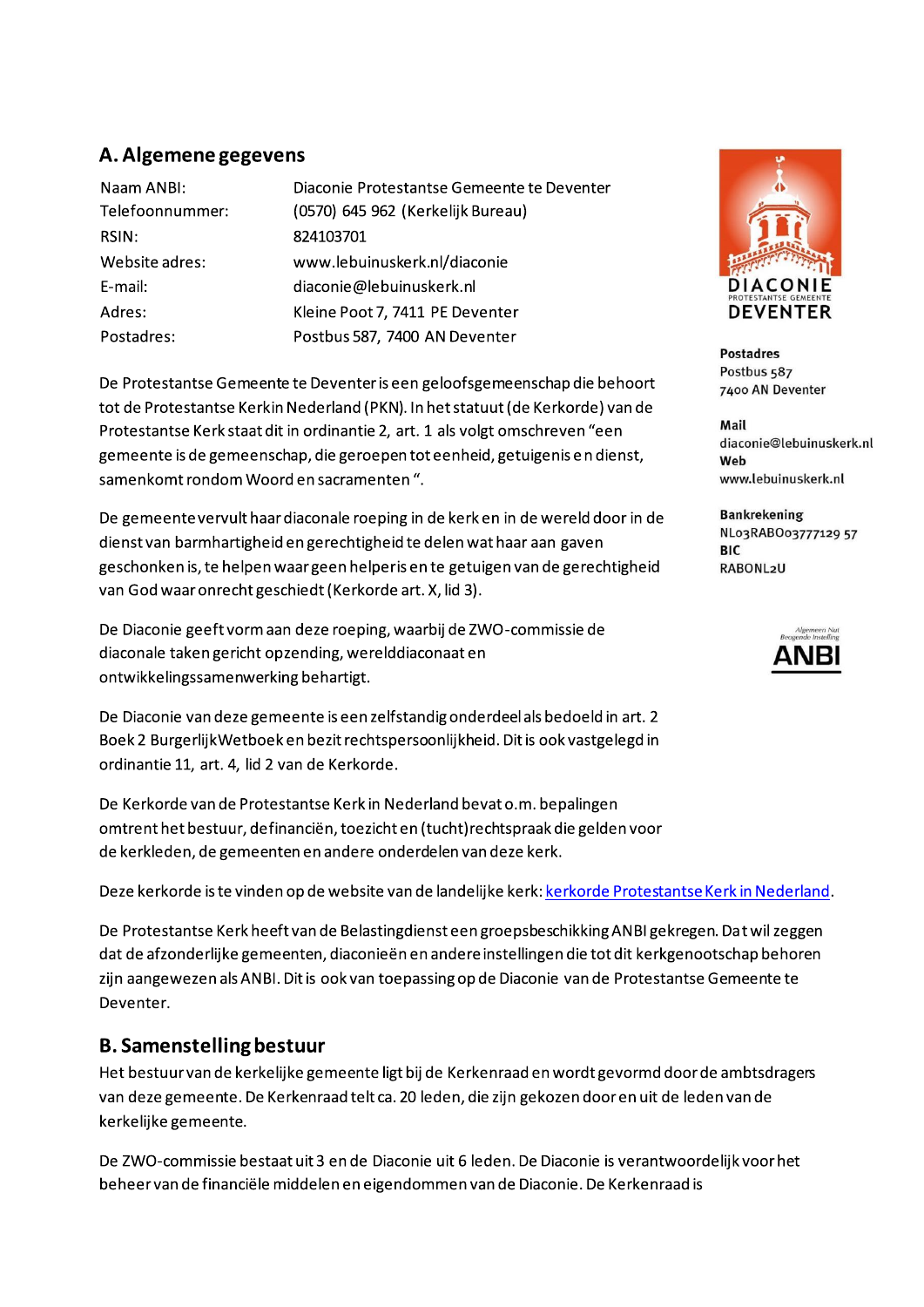eindverantwoordelijk, wat tot uitdrukking komt in de goedkeuring van o.a. de begroting en de jaarrekening. Verder hebben zowel de Kerkenraad als de Diaconie, door het toezicht op de vermogensrechtelijke aangelegenheden, contact met het Classicaal College voor de Behandeling van Beheerszaken (ordinantie 11, art. 6-9).

#### C. Doelstelling en beleid

De Diaconie streeft naar een betere samenleving. Daarom vindt ze het van essentieel belang betekenisvol aanwezig te zijn in de Deventer samenleving. Zij wil, vanuit haar christelijke inspiratie, actief bijdragen aan het verbeteren van de situatie van mensen in de knel en van hen die maatschappelijk zijn gemarginaliseerd, ongeacht hun afkomst of geloofsovertuiging. Daarnaast ondersteunt zij en met name de ZWO-commissie, buitenlandse projecten van de landelijke diaconie (Kerk in Actie) of waarbij gemeenteleden betrokken zijn. Hoe de Diaconie dit streven tracht vorm te geven, is vastgelegd in een jaarlijks werkplan, dat zijn basis vindt in het Beleidsplan Protestantse Gemeente Deventer 2018-2022 (zie www.lebuinuskerk.nl/beleid/).

#### D. Werkplan

Jaarlijks in het vierde kwartaal maakt de Diaconie een werkplan voor het komende jaar en blikt daarin oo k terug op het voorbije jaar. Dit werkplan is de jaarlijkse uitwerking van het Beleidsplan Protestantse Gemeentete Deventer. U kunt het werkplan vinden op de website.

### E. Beloningsbeleid

De Diaconie heeft geen betaalde medewerkers in dienst. Sinds 01-02-2018 is er een door de PKN begeleide pionier aan de slag met een project voor werkzoekenden. Hieraan betaalt de Diaconie 1/3<sup>e</sup> gedeelte mee.

De diakenen en ZWO-commissieleden ontvangen geen vergoeding voor hun werkzaamheden. Indien gewenst, ontvangen zij wel vakliteratuur, een opleiding en kunnen werkelijk gemaakte onkosten worden vergoed.

## **F. Verslagactiviteiten**

De Kerkenraad heeft de algemene eindverantwoordelijkheid voor het in stand houden van een levende gemeente. Dat doet zij door zoveel mogelijk gemeenteleden in te schakelen bij het plaatselijk werk. Enkele taken zijn conform de Kerkorde gedelegeerd naar afzonderlijke colleges, waaronder het College van Kerkrentmeesters en de Diaconie. Zij waken over de financiële slagkracht van de gemeente en leggen via een door een accountant gecontroleerd jaarverslag rekening en verantwoording af aan de Kerkenraad. Een uittreksel van de belangrijkste gegevens treft u hieronder aan.

## G. Voorgenomen bestedingen

Voorafgaand aan het werkplan wordt een begroting van inkomsten en uitgaven gemaakt voor het komende jaar. In de kolom begroting in het overzicht onder H is dit cijfermatig in beeld gebracht.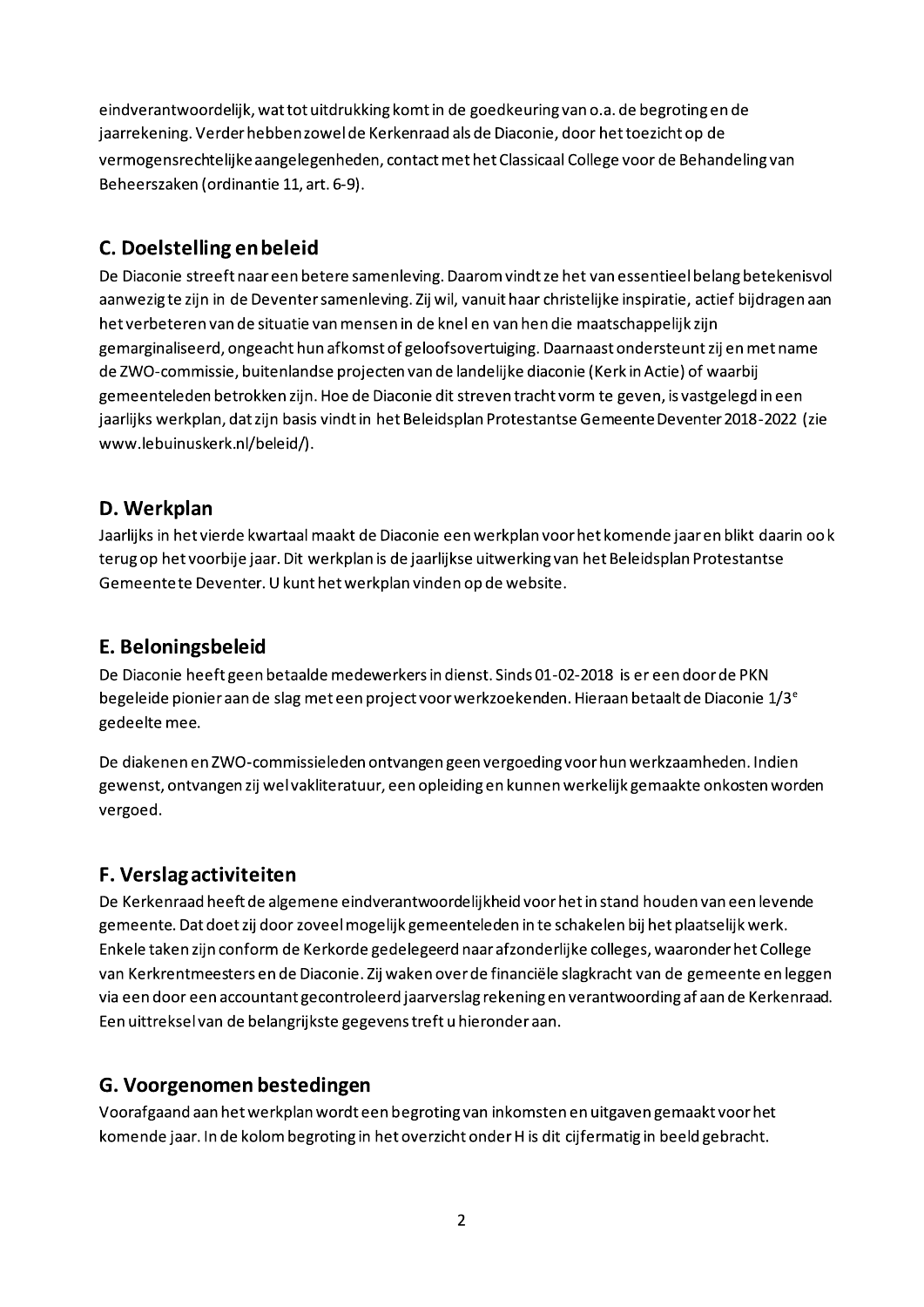## H. Verkorte staat van baten en lasten met toelichting

Onderstaande staat van baten en lasten geeft via de kolom begroting inzicht in de begrote ontvangsten en de voorgenomen bestedingen van de Diaconie in het verslagjaar. De kolom rekening geeft inzicht in de daadwerkelijk gerealiseerde ontvangsten en bestedingen.

De voorgenomen bestedingen in het volgende jaar zullen niet sterk afwijken van de bestedingen in het verslagjaar.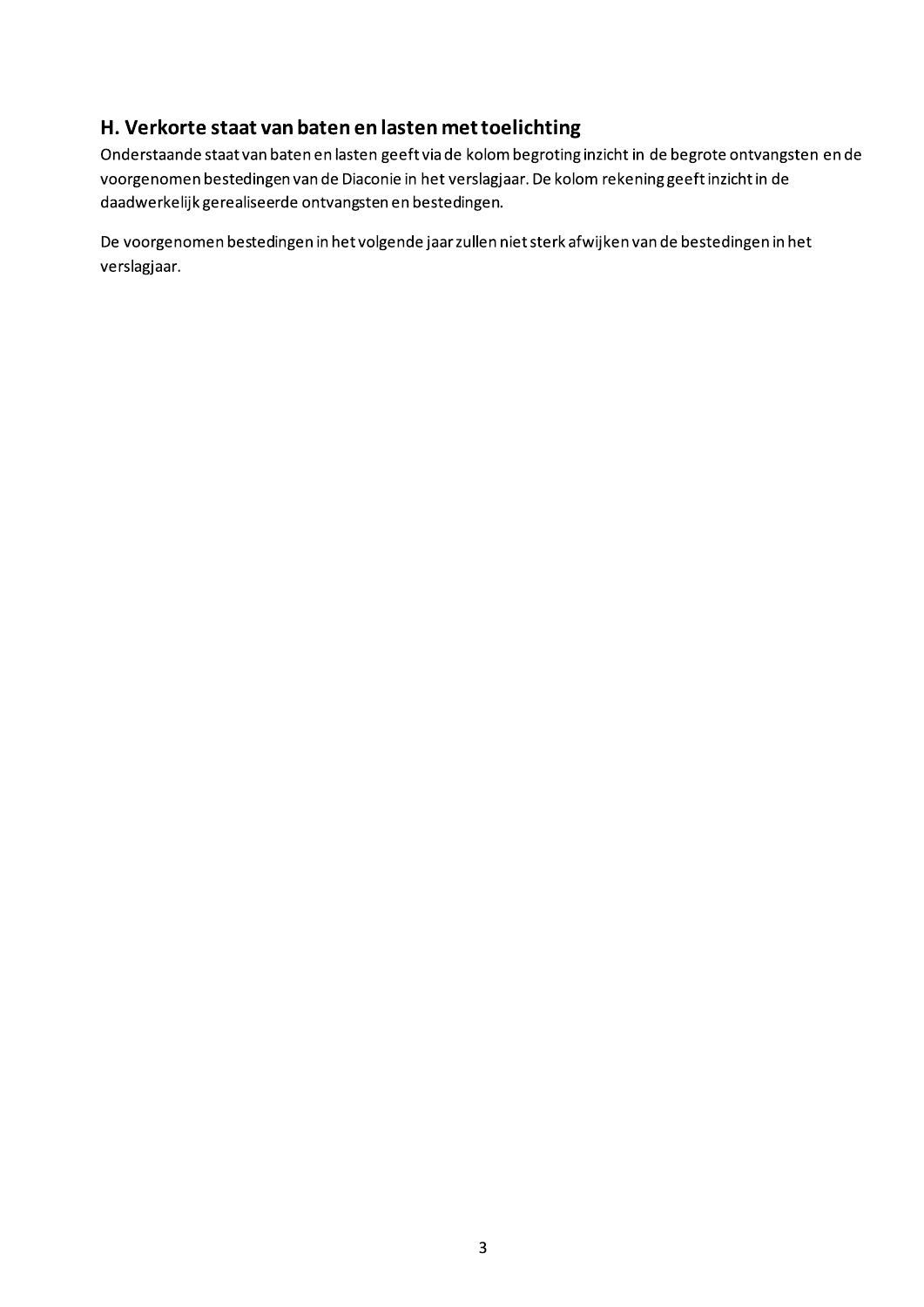# Resultatenoverzicht

|                                                             | <b>Begroting</b><br>2022 | <b>Rekening</b><br>2021 | <b>Rekening</b><br>2020 |
|-------------------------------------------------------------|--------------------------|-------------------------|-------------------------|
| Opbrengsten en Baten                                        |                          |                         |                         |
| Opbrengsten onroerende zaken                                | 3.600                    | 3.494                   | 1.672                   |
| Opbrengsten uit rente, dividenden en beleggingen            | 7.650                    | 13.865                  | 6.308                   |
| Bijdragen van leden en anderen                              | 15.500                   | 20.284                  | 15.866                  |
| Door te zenden collecten en giften                          | 20.000                   | 20.702                  | 26.855                  |
| Opbrengsten uit subsidies en bijdragen                      |                          | 6.750                   |                         |
| <b>Totaal baten A</b>                                       | 46.750                   | 65.095                  | 50.701                  |
| Uitgaven en Kosten                                          |                          |                         |                         |
| Kosten overige niet-kerkelijke eigendommen en inventarissen |                          |                         |                         |
|                                                             | 400                      | 430                     | 1.691                   |
| Pastoraat resp. diaconaal pastoraat                         | 13.000                   | 8.224                   | 4.763                   |
| Verplichtingen/bijdragen aan andere organen                 | 3.650                    | 3.452                   | 2.980                   |
| Salarissen en vergoedingen                                  |                          |                         | 0                       |
| Kosten beheer, administratie en archief                     | 9.000                    | 7.166                   | 7.162                   |
| Rentelasten/bankkosten                                      | 4.500                    | 6.128                   | 2.881                   |
| Diaconaal werk plaatselijk                                  | 29.250                   | 24.882                  | 31.119                  |
| Diaconaal werk regionaal/landelijk                          | 2.000                    | 2.828                   | 2.500                   |
| Diaconaal werk wereldwijd                                   | 5.000                    | 4.162                   | 4.244                   |
| Afdrachten door te zenden collecten en giften               | 20.000                   | 25.568                  | 22.257                  |
| <b>Totaal lasten A</b>                                      | 86.800                   | 82.840                  | 79.597                  |
| <b>Operationeel resultaat (A)</b>                           | $-40.050$                | $-17.745$               | $-28.895$               |
| Incidentele baten en lasten                                 |                          |                         |                         |
| Incidentele baten                                           | 30.000                   | 46.784                  | 353.438                 |
| Incidentele lasten                                          |                          | $-213$                  |                         |
| Incidentele baten en lasten (B)                             | 30.000                   | 46.572                  | 353.438                 |
| Resultaat verslagjaar (A+B)                                 | $-10.050$                | 28.826                  | 324.543                 |
| Mutaties bestemmingsreserves/-fondsen                       |                          |                         |                         |
| Onttrekkingen bestemmingsreserves                           | 5.000                    | 39.774                  | 18.117                  |
| Onttrekkingen bestemmingsfondsen                            |                          | 2.500                   | 2.000                   |
| Toevoegingen bestemmingsreserves                            |                          | $-277.835$              | $-62.368$               |
| Toevoegingen bestemmingsfondsen                             |                          | $-1.000$                | $-1.909$                |
| Totaal mutaties bestemmingsreserves/-fondsen(C)             | 5.000                    | $-236.561$              | $-44.160$               |
| Resultaat naar Algemene reserve (D)                         | $-5.050$                 | $-207.735$              | 280.383                 |